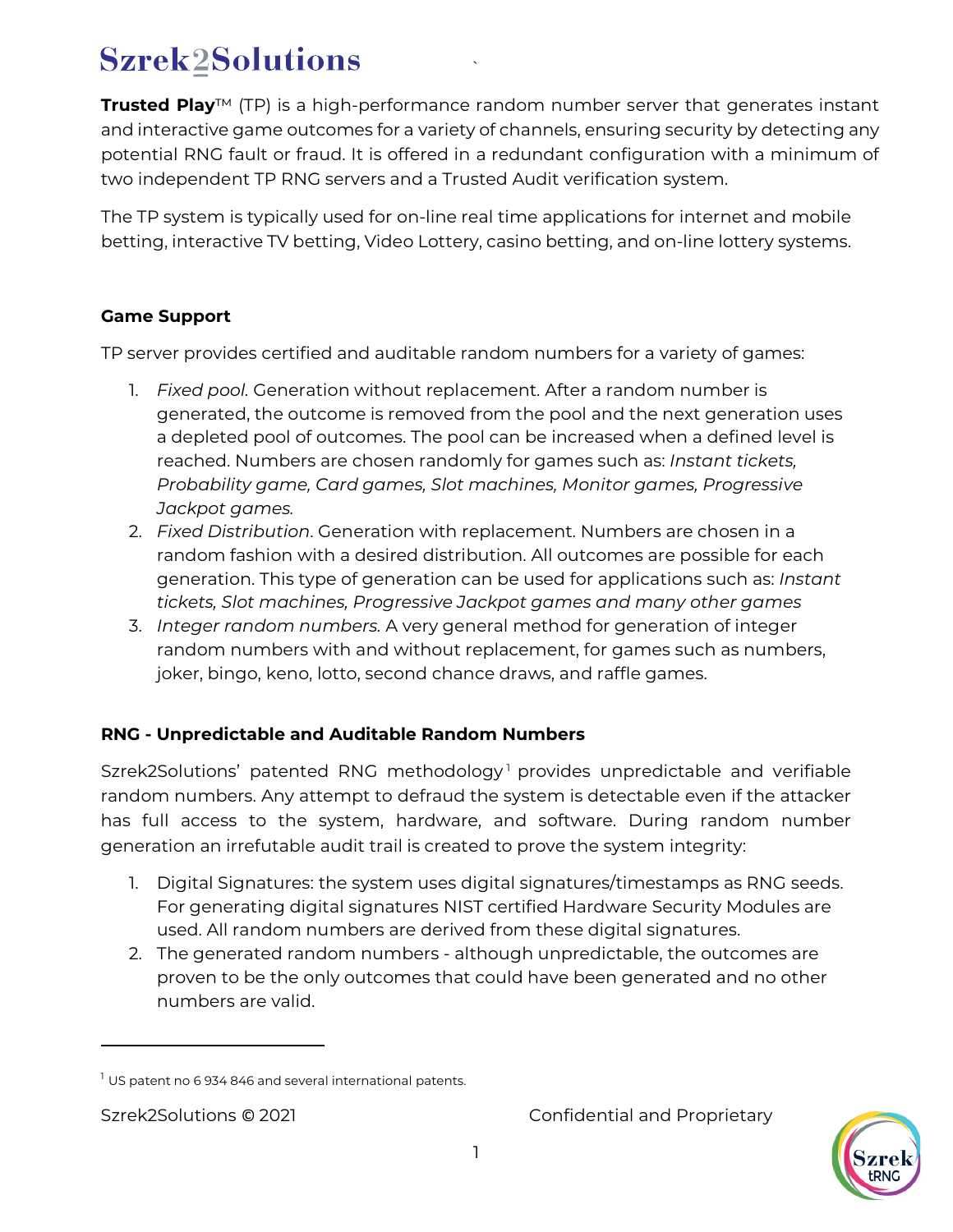## **Szrek2Solutions**

- 3. The game matrix and "pool" of game elements verifying that the random numbers were created from a specific game matrix and were taken out of the complete "pool" of the available game elements.
- 4. The time of generation each random number is time-stamped at generation.
- 5. Generation hardware the hardware used to generate the specific random numbers is verified.
- 6. Each random number generation is accounted for.
- 7. Game data integrity: players' and transactions' information is digitally signed to prove integrity.

This audit trail, which includes digital signatures used as RNG seeds, is secured in the form of blockchain and serves as a mathematical proof of the integrity of the RNG process.

The TP implementation utilizes only standard elements - certified and industry proven cryptographic hardware and software. TP does not use any proprietary algorithms. The RNG has been certified multiple times for gaming applications.

#### **Three 'R' System - Robust, Reliable, Redundant**

Each TP system is built in a redundant fashion to ensure it has no single point of failure. To recover from any disk failures RAID 1 disk set is configured on each TP system. Redundant HSMs (Hardware Security Modules) are used for random number generation: if one fails, another one will be used. For each generated random number, the RNG seed is verified in real time to avoid "bad" random numbers caused by the hardware failures. For every random number generation (RNG transaction), the Game Server is assured of the TP RNG system integrity. Each TP RNG system logs the secured audit trail in real time to multiple Trusted Audit systems. In case of a network failure or systems being off-line, once the systems are back up, the remote log is automatically recovered.

#### **Ease of Operation and High Performance**

Day-to-day operation of TP RNG systems does not require any operator intervention. Systems run 24/7/365 and automatically recover from network and system problems. Trusted Audit systems verify and automatically merge and compare information from Game Servers and TP RNG systems. Status of all servers, system services and individual